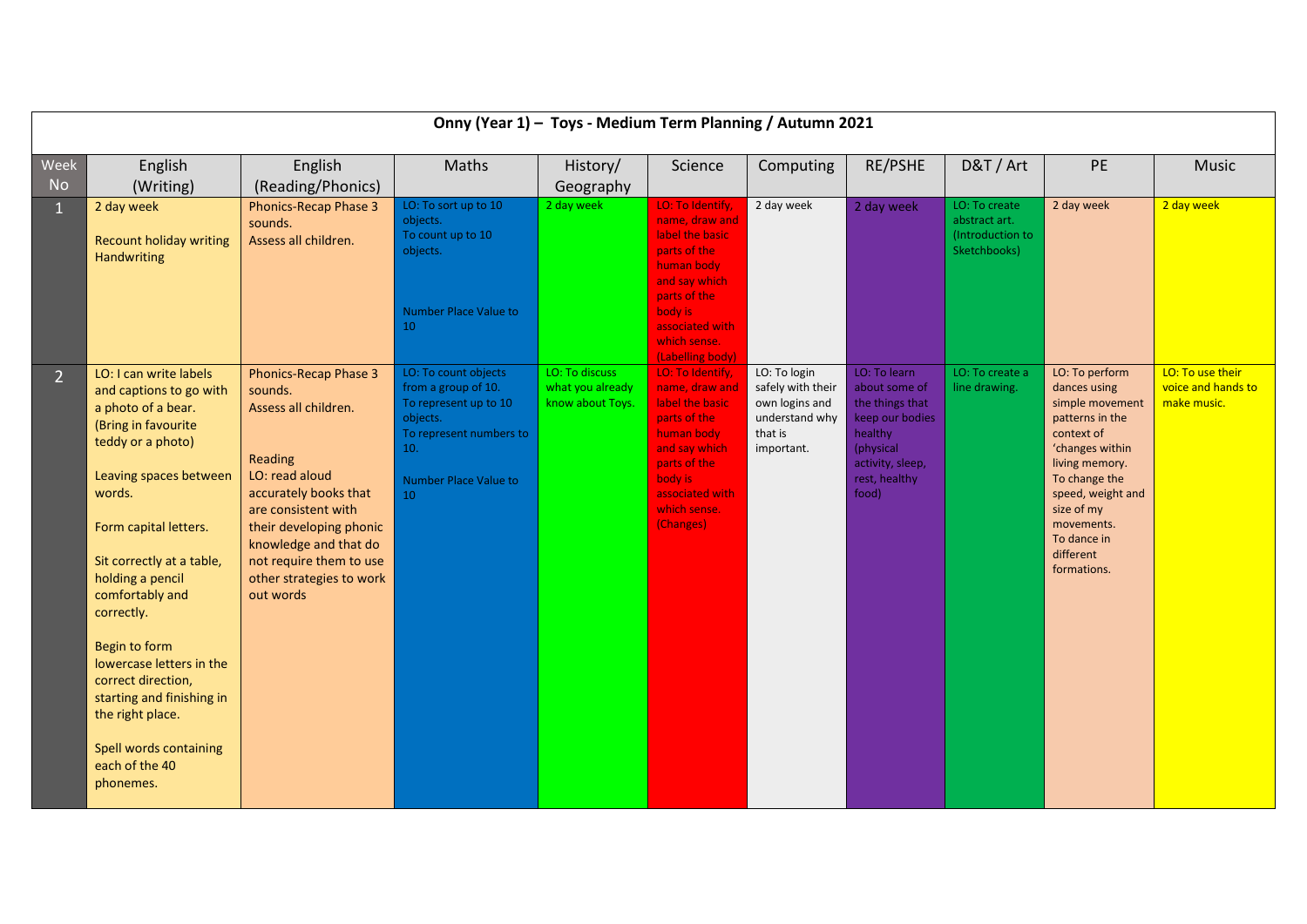| 3              | LO: I can write<br>character and setting<br>descriptions.<br>Joining words and<br>joining clauses using<br>'and'.<br>Beginning to punctuate<br>sentences using a<br>capital letter and a full<br>stop, question mark or<br>exclamation mark.<br>Using a capital letter for<br>names of people and<br>places.<br>Composing a sentence | <b>Phonics Phase 4</b><br>Reading<br>LO: read accurately by<br>blending sounds in<br>unfamiliar words<br>containing GPCs that<br>have<br>been taught<br>read common<br>exception words, noting<br>unusual<br>correspondences<br>between spelling<br>and sound and where<br>these occur in the word | LO: To count forwards to<br>10.<br>To count backwards<br>from 10.<br>To count one more for<br>numbers witin 10.<br>To count one less for<br>numbers within 10.<br>Number Place Value to<br>10           | LO: To know<br>where the people<br>and events<br>they study fit<br>within a<br>chronological<br>framework and<br>identify<br>similarities and<br>differences<br>between ways of<br>life in<br>different periods<br>by comparing<br>similar<br>toys from<br>different periods.<br>(How have toys<br>changed?<br>Similarities/differ<br>ences, New/Old) | LO: To identify,<br>name, draw and<br>label the basic<br>parts of the<br>human body<br>and say which<br>parts of the<br>body is<br>associated with<br>which sense.<br>(Bodies)                         | LO: To learn<br>how to find<br>their saved<br>work in the<br>Online Work<br>area.                                                                                 | LO: To learn<br>about some of<br>the things that<br>keep our bodies<br>healthy<br>(physical<br>activity, sleep,<br>rest, healthy<br>food) | LO: To create a<br>water effect<br>with lines. | LO: To perform<br>dances using<br>simple movement<br>patterns in the<br>context of<br>'changes within<br>living memory.<br>To move in<br>response to<br>stimuli. | LO: To clap and play<br>in time to the music.              |
|----------------|--------------------------------------------------------------------------------------------------------------------------------------------------------------------------------------------------------------------------------------------------------------------------------------------------------------------------------------|----------------------------------------------------------------------------------------------------------------------------------------------------------------------------------------------------------------------------------------------------------------------------------------------------|---------------------------------------------------------------------------------------------------------------------------------------------------------------------------------------------------------|-------------------------------------------------------------------------------------------------------------------------------------------------------------------------------------------------------------------------------------------------------------------------------------------------------------------------------------------------------|--------------------------------------------------------------------------------------------------------------------------------------------------------------------------------------------------------|-------------------------------------------------------------------------------------------------------------------------------------------------------------------|-------------------------------------------------------------------------------------------------------------------------------------------|------------------------------------------------|------------------------------------------------------------------------------------------------------------------------------------------------------------------|------------------------------------------------------------|
| 4              | orally before writing it.<br><b>Sequencing sentences</b><br>to form short<br>narratives.<br>Discuss what they have<br>written with the<br>teacher or other pupils.                                                                                                                                                                   | <b>Phonics Phase 4</b><br>Reading<br>LO: predicting what<br>might happen on the<br>basis of what has been<br>read so far.                                                                                                                                                                          | LO: To count with one to<br>one correspondence.<br>To compare up to 10<br>objects.<br>To use $\lt$ > and = for<br>numbers within 10.<br>To compare numbers<br>within 10.<br>Number Place Value to<br>10 | LO: To learn about<br>changes within<br>living<br>memory by<br>learning about<br>toys from the<br>past.<br>(Toys of the past)<br>TRIP?                                                                                                                                                                                                                | LO: To identify,<br>name, draw and<br>label the basic<br>parts of the<br>human body<br>and say which<br>parts of the<br>body is<br>associated with<br>which sense.<br>(Hearing)                        | LO: To become<br>familiar with<br>the types of<br>resources<br>available in the<br>Topics section.                                                                | LO: To learn<br>about making<br>healthy choices.                                                                                          | LO: To learn<br>about colours.                 | LO: To perform<br>dances using<br>simple movement<br>patterns in the<br>context of<br>'changes within<br>living memory.<br>To move to a<br>rhythm.               | LO: To play simple<br>rhythms on an<br>instrument.         |
| $\overline{5}$ | LO: I can write a poem<br>with rhyming couplets<br>about toys.<br>Speak audibly and<br>fluently.<br>Participate in<br>performances.                                                                                                                                                                                                  | <b>Phonics Phase 4</b><br>Reading<br>LO: learning to<br>appreciate rhymes and<br>poems, and to recite<br>some by heart.                                                                                                                                                                            | LO: To order up to 10<br>objects.<br>To order numbers up to<br>10.<br>To use ordinal numbers.<br>To place numbers on a<br>number line 0-10.<br><b>Number Place Value to</b><br>10                       | LO: To identify<br>changes in living<br>memory by<br>understanding<br>how toys have<br>changed<br>over time.<br>(Timeline of<br><b>Teddy bears)</b>                                                                                                                                                                                                   | LO: To identify,<br>name, draw and<br>label the basic<br>parts of the<br>human body<br>and say which<br>parts of the<br>body is<br>associated with<br>which sense.<br><b>(Sorting using</b><br>senses) | LO: To explore<br>the Tools<br>section of<br>Purple Mash<br>and to learn<br>about the<br>common icons<br>used<br>in Purple Mash<br>for Save, Print,<br>Open, New. | LO: To<br>recognise what<br>they are good<br>at and set<br>simple goals.                                                                  | LO: To paint<br>with colours.                  | LO: To perform<br>dances using<br>simple movement<br>patterns in the<br>context of<br>'changes within<br>living memory.<br>To dance a duet.                      | LO: To listen to and<br>repeat short<br>rhythmic patterns. |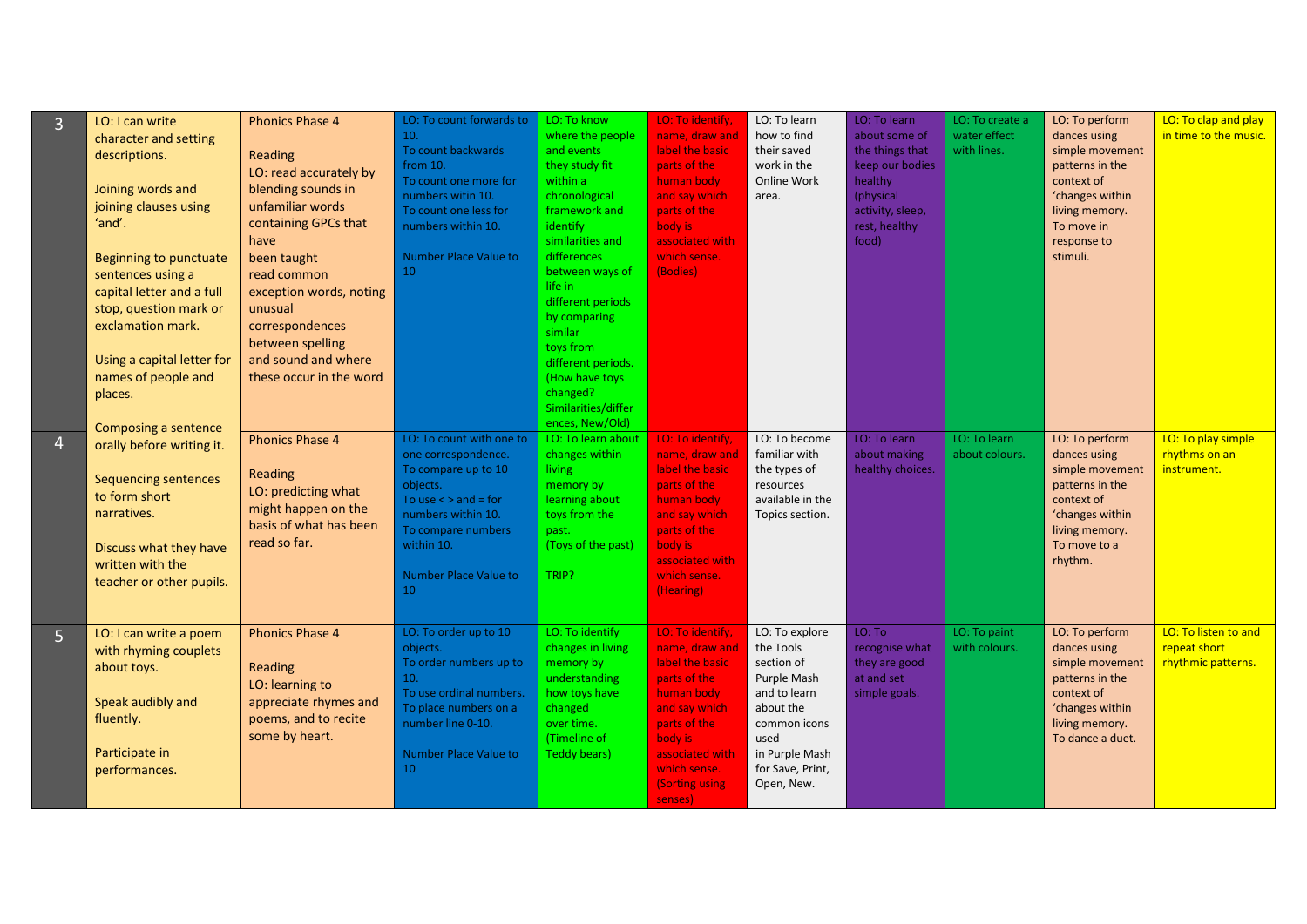| $6 \overline{6}$ | Spell words containing<br>the 40+ phonemes.<br>Sit correctly at a tale,<br>holding a pencil<br>comfortably and<br>correctly.<br>Begin to form lower<br>case letters in the<br>correct direction.<br>Composing a sentence<br>orally before writing it.<br>Read aloud their writing<br>clearly enough to be<br>heard by their peers<br>and teacher. | <b>Phonics Phase 4</b><br>Reading<br>LO: listening to and<br>discussing a wide range<br>of poems, stories and<br>non-fiction at a<br>level beyond that at<br>which they can read<br>independently | LO: To understand parts<br>and wholes.<br>To use the part whole<br>model.<br>To use the addition<br>symbol.<br><b>Number Addition and</b><br>Subtraction within 10                                                                          | LO: To develop an<br>awareness of the<br>past,<br>using common<br>words and<br>phrases relating<br>to the passing of<br>time in the<br>context of<br>thinking about<br>toys.<br>(Use words<br>relating to the<br>passing of time)<br>Grandparent<br>visit? | LO: To identify,<br>name, draw and<br>label the basic<br>parts of the<br>human body<br>and say which<br>parts of the<br>body is<br>associated with<br>which sense.<br>(Sense<br>explorers)                  | LO: To<br>understand<br>what a<br>spreadsheet<br>looks like.                       | LO: To learn<br>about how it<br>feels when<br>there is a<br>change or loss.                                      | LO: To make a<br>print design.<br>(Lego printing)              | LO: To perform<br>dances using<br>simple movement<br>patterns in the<br>context of<br>'changes within<br>living memory.<br>To synchronise<br>movement in<br>different<br>formations. | LO: To listen to and<br>repeat short<br>rhythmic patterns.          |
|------------------|---------------------------------------------------------------------------------------------------------------------------------------------------------------------------------------------------------------------------------------------------------------------------------------------------------------------------------------------------|---------------------------------------------------------------------------------------------------------------------------------------------------------------------------------------------------|---------------------------------------------------------------------------------------------------------------------------------------------------------------------------------------------------------------------------------------------|------------------------------------------------------------------------------------------------------------------------------------------------------------------------------------------------------------------------------------------------------------|-------------------------------------------------------------------------------------------------------------------------------------------------------------------------------------------------------------|------------------------------------------------------------------------------------|------------------------------------------------------------------------------------------------------------------|----------------------------------------------------------------|--------------------------------------------------------------------------------------------------------------------------------------------------------------------------------------|---------------------------------------------------------------------|
| $\overline{7}$   | LO: I can write<br>information for a<br>nonfiction book.<br>Spell words containing<br>the 40+ phonemes.<br>Begin to form lower-<br>case letters in the<br>correct direction,<br>starting and finishing in<br>the right place.                                                                                                                     | <b>Phonics Phase 5</b><br>Reading<br>LO: listening to and<br>discussing a wide range<br>of poems, stories and<br>non-fiction at a<br>level beyond that at<br>which they can read<br>independently | LO: To create fact<br>families- addition facts.<br>To find number bonds<br>within 10.<br>To find systematic<br>methods for number<br>bonds within 10.<br>To compare number<br>bonds.<br><b>Number Addition and</b><br>Subtraction within 10 | LO: To learn about<br>changes within<br>living<br>memory by<br>exploring toys<br>from today and<br>the past.<br>(Plan a toy<br>museum)                                                                                                                     | LO: To identify,<br>name, draw and<br>label the basic<br>parts of the<br>human body<br>and say which<br>parts of the<br>body is<br>associated with<br>which sense.<br><b>Sensory bottles</b><br>and boards) | LO: To add<br>clipart images<br>to a<br>spreadsheet.                               | LO: To learn<br>about growing,<br>changing and<br>becoming more<br>independent.                                  | LO: To mix<br>different shades<br>of green.                    | LO: To perform<br>dances using<br>simple movement<br>patterns in the<br>context of<br>'changes within<br>living memory.<br>To plan a dance<br>linked to a toy.                       | LO: To understand<br>the difference<br>between pulse and<br>rhythm. |
| 8                | Saying out loud what<br>they are going to write<br>about.<br><b>Sequencing sentences</b><br>to form short<br>narratives.                                                                                                                                                                                                                          | <b>Phonics Phase 5</b><br>Reading<br>LO: being encouraged<br>to link what they read<br>or hear read to their<br>own experiences                                                                   | LO: To add together.<br>To add more.<br>To add using number<br>bonds.<br>To find a part.<br><b>Number Addition and</b><br>Subtraction within 10                                                                                             | LO: learn about<br>changes within<br>living<br>memory by<br>exploring toys<br>from today and<br>the past.<br>(Create a toy<br>museum)                                                                                                                      | LO: To identify,<br>name, draw and<br>label the basic<br>parts of the<br>human body<br>and say which<br>parts of the<br>body is                                                                             | LO: To use the<br>'speak' and<br>'count' tools in<br>2Calculate to<br>count items. | LO: know the<br>correct names<br>for the main<br>parts of the<br>body of boys<br>and girls. (Link<br>to Science) | LO: To look at a<br>picture in detail<br>and talk about<br>it. | LO: To perform<br>dances using<br>simple movement<br>patterns in the<br>context of<br>'changes within<br>living memory.<br>To perform a<br>dance.                                    | LO: To understand<br>the difference<br>between pulse and<br>rhythm. |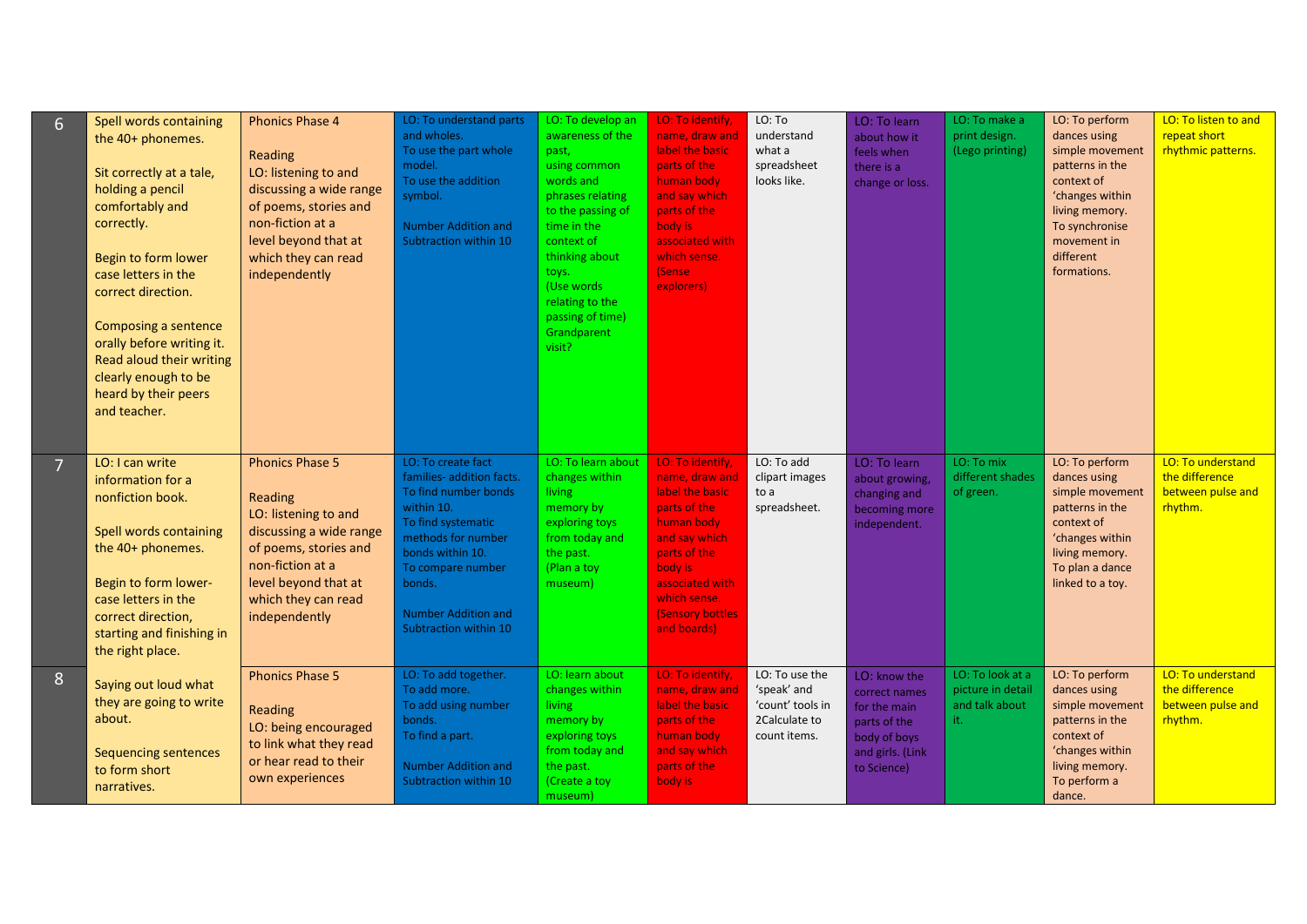|                | Leaving spaces between<br>words.<br>Joining words and<br>joining clauses 'and'.<br>Beginning to punctuate<br>sentences using a<br>capital letter and a full<br>stop, question mark or<br>exclamation mark.                           |                                                                                                              |                                                                                                                                                                                                           |                                                                                                                                                                                                        | associated with<br>which sense.<br>(Sensory bottles<br>and boards)                                                                       |                                                                                                   |                                                                                 |                                                                |                                                                              |                                                                                  |
|----------------|--------------------------------------------------------------------------------------------------------------------------------------------------------------------------------------------------------------------------------------|--------------------------------------------------------------------------------------------------------------|-----------------------------------------------------------------------------------------------------------------------------------------------------------------------------------------------------------|--------------------------------------------------------------------------------------------------------------------------------------------------------------------------------------------------------|------------------------------------------------------------------------------------------------------------------------------------------|---------------------------------------------------------------------------------------------------|---------------------------------------------------------------------------------|----------------------------------------------------------------|------------------------------------------------------------------------------|----------------------------------------------------------------------------------|
| $\overline{9}$ | LO: To write a story<br>about a lost toy.<br>Predicting what might<br>happen on the basis of<br>what has been read so<br>far.<br>Spell words containing<br>the 40+ phonemes.                                                         | <b>Phonics Phase 5</b><br>Reading<br>LO: discussing the<br>significance of the title<br>and events.          | LO: To subtract by takin<br>away (crossing out)<br>To subtract using the<br>symbol.<br>To subtract by finding a<br>part.<br>To find fact families.<br><b>Number Addition and</b><br>Subtraction within 10 | LO: To develop<br>knowledge of the<br>location of<br>significant places<br>in the context of<br>children's own<br>locality.<br>To understand<br>where I live in the<br>local area.<br>Where do I live? | LO: To Identify<br>and name a<br>variety of<br>everyday<br>materials,<br>including wood,<br>plastic, glass,<br>metal.<br>(Material hunt) | LO: To<br>understand<br>what coding<br>means<br>in computing.                                     | LO: To find<br>out where do<br>people's<br>beliefs come<br>from?<br>(Christmas) | LO: To join<br>fabrics together<br>using different<br>methods  | LO: To recognise<br>and perform<br>contrasting<br>movements<br>and balances. | LO: To use voices<br>expressively to<br>speak and chant.                         |
| 10             | Begin to form lower-<br>case letters in the<br>correct direction,<br>starting and finishing in<br>the right place.<br>Saying out loud what<br>they are going to write<br>about.<br>Composing a sentence<br>orally before writing it. | <b>Phonics Phase 5</b><br>Reading<br>LO: making inferences<br>on the basis of what is<br>being said and done | LO: To subtract by<br>finding the difference.<br>To compare addition<br>and subtraction<br>sentences.<br><b>Number Addition and</b><br>Subtraction within 10                                              | LO: To use simple<br>observation/field<br>work skills to<br>study the<br><i>immediate</i><br>surroundings in<br>the context of<br>pupils own<br>locality.<br><b>Our Classroom</b>                      | <b>LO: To Describe</b><br>the simple<br>physical<br>properties of a<br>variety of<br>everyday<br>materials.<br>(Matching<br>materials)   | LO: To<br>introduce<br>2Code.<br>To use the<br>2Code program<br>to create<br>a simple<br>program. | LO: To<br>describe what<br>happened on<br>the first<br>Christmas.               | LO: To join<br>fabrics together<br>using different<br>methods. | LO: To travel in<br>different ways,<br>changing speed<br>and direction.      | LO: To select<br>suitable<br>instrumental sounds<br>to represent a<br>character. |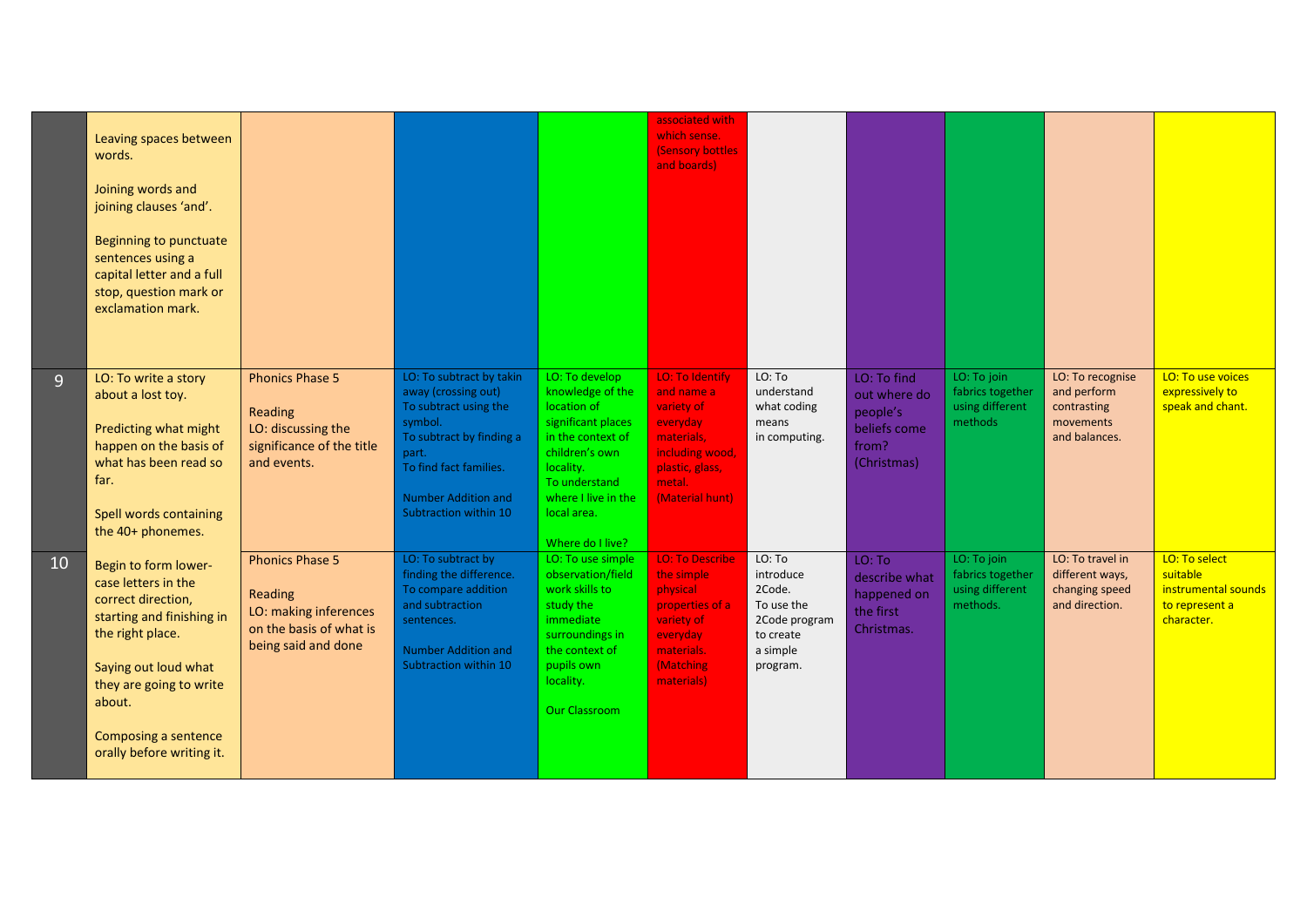|    | <b>Sequencing sentences</b><br>to form short<br>narratives.                                                   |                                                                                                     |                                                                                                      |                                                                                                         |                                                                                            |                                                                                 |                                                                    |                                                                |                                                                                  |                                                                                              |
|----|---------------------------------------------------------------------------------------------------------------|-----------------------------------------------------------------------------------------------------|------------------------------------------------------------------------------------------------------|---------------------------------------------------------------------------------------------------------|--------------------------------------------------------------------------------------------|---------------------------------------------------------------------------------|--------------------------------------------------------------------|----------------------------------------------------------------|----------------------------------------------------------------------------------|----------------------------------------------------------------------------------------------|
|    | Re-reading what they<br>have written to check it<br>makes sense.                                              |                                                                                                     |                                                                                                      |                                                                                                         |                                                                                            |                                                                                 |                                                                    |                                                                |                                                                                  |                                                                                              |
|    | Leaving spaces between<br>words.                                                                              |                                                                                                     |                                                                                                      |                                                                                                         |                                                                                            |                                                                                 |                                                                    |                                                                |                                                                                  |                                                                                              |
|    | Joining words and<br>joining clauses 'and'.                                                                   |                                                                                                     |                                                                                                      |                                                                                                         |                                                                                            |                                                                                 |                                                                    |                                                                |                                                                                  |                                                                                              |
|    | <b>Beginning to punctuate</b><br>sentences using a                                                            |                                                                                                     |                                                                                                      |                                                                                                         |                                                                                            |                                                                                 |                                                                    |                                                                |                                                                                  |                                                                                              |
|    | capital letter and a full                                                                                     |                                                                                                     |                                                                                                      |                                                                                                         |                                                                                            |                                                                                 |                                                                    |                                                                |                                                                                  |                                                                                              |
|    | stop, question mark or<br>exclamation mark.                                                                   |                                                                                                     |                                                                                                      |                                                                                                         |                                                                                            |                                                                                 |                                                                    |                                                                |                                                                                  |                                                                                              |
| 11 | LO: To write an<br>invitation for a Teddy<br>Bear's picnic.                                                   | <b>Phonics Phase 5</b><br>Reading<br>LO: discussing word                                            | LO: To recognise and<br>name 3D shapes.<br>To sort 3D shapes.<br>To make patterns with<br>3D shapes. | LO: To understand<br>sense of place in<br>relation to home<br>and school in the<br>context of           | <b>LO: To Describe</b><br>the simple<br>physical<br>properties of a<br>variety of          | LO: To use<br>Design Mode to<br>add and<br>change<br>backgrounds                | LO: To<br>recognise why<br>gifts are given<br>at Christmas.        | LO: To join<br>fabrics together<br>using different<br>methods. | LO: To control<br>your body when<br>jumping and<br>rolling in different<br>ways. | LO: To compose and<br>play a rhythm.                                                         |
|    | Children plan and take<br>part in a teddy bears'<br>picnic bringing their<br>own bear or soft toy to          | meanings, linking new<br>meanings to those<br>already known.                                        | <b>Geometry Shape</b>                                                                                | children's own<br>locality/school.                                                                      | everyday<br>materials.<br>(Magnets and<br>metal)                                           | and<br>characters.                                                              |                                                                    |                                                                |                                                                                  |                                                                                              |
|    | school.                                                                                                       |                                                                                                     |                                                                                                      | Where is our<br>school?                                                                                 |                                                                                            |                                                                                 |                                                                    |                                                                |                                                                                  |                                                                                              |
| 12 | Children work<br>collaboratively in small<br>groups to plan food and<br>games for the teddy<br>bears' picnic. | <b>Phonics Phase 5</b><br>Reading<br>LO: recognising and<br>joining in with<br>predictable phrases. | LO: To recognise and<br>name 2D shapes.<br>To sort 2D shapes.<br>To make patterns with<br>2D shapes. | LO: To use simple<br>fieldwork and<br>observation skills<br>to study the<br>school in the<br>context of | <b>LO: To Compare</b><br>and group<br>together a<br>variety of<br>everyday<br>materials on | LO: To use code<br>blocks to make<br>the<br>characters<br>move<br>automatically | LO: To<br>describe how<br>homes are<br>decorated for<br>Christmas. | LO: To use a<br>template to<br>create my<br>design.            | LO: To link<br>movements to<br>create a<br>sequence.                             | LO: To recognise<br>how timbre is used<br>to represent<br>characters in a piece<br>of music. |
|    | Saying out loud what<br>they are going to write                                                               |                                                                                                     | <b>Geometry Shape</b>                                                                                | children's own<br>locality/school.<br><b>Fieldwork around</b>                                           | the basis of<br>their simple<br>physical                                                   | when the green<br>Play button is<br>clicked.                                    |                                                                    |                                                                |                                                                                  |                                                                                              |
|    | about.                                                                                                        |                                                                                                     |                                                                                                      | our school                                                                                              | properties.<br>(Sorting<br>materials)                                                      |                                                                                 |                                                                    |                                                                |                                                                                  |                                                                                              |